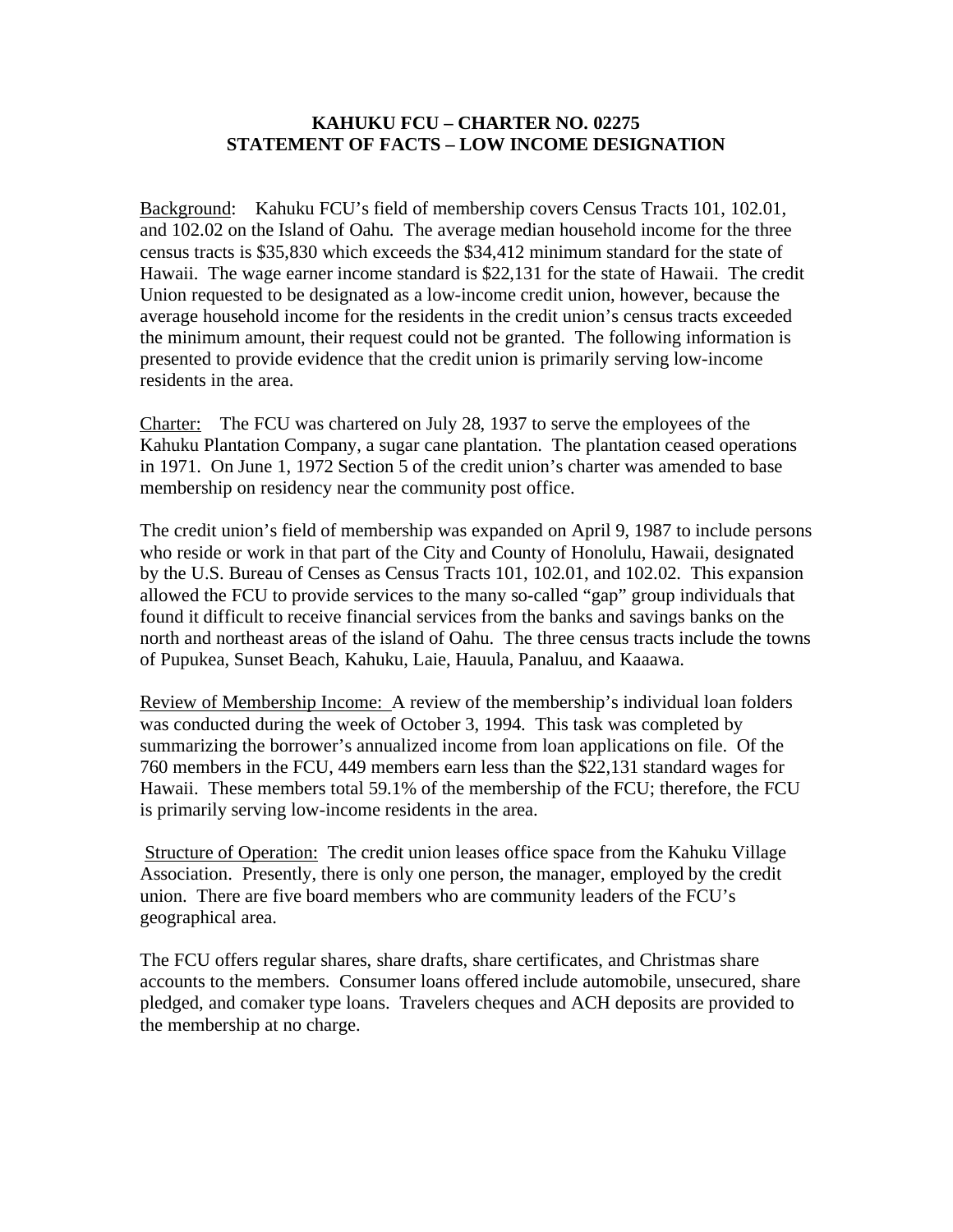Employment: The major employers in the Kahuku FCU's geographical area include the state of Hawaii, Turtle Bay Hilton Hotel, Polynesian Cultural Center, Kahuku Hospital, and BYU – Hawaii Campus.

The State of Hawaii employs teachers and staff for the public schools in the FCU's geographical areas. Public schools in this area include Sunset Beach Elementary, Kaaawa Elementary, Hauule Elementary, Laie Elementary, Kahuku Elementary and Kahuku Intermediate and High School. The teachers and staff of the public schools in the FCU's area are eligible for membership with Oahu Educational Employees FCU. However, they may also join the FCU because they work or live in the FCU's area.

The Turtle Bay Hilton Hotel provides primarily service related jobs. The employees of the hotel may join the FCU and the Hotel and Travel FCU.

The Polynesian Cultural Center employees are eligible for credit union membership with Hawaii Central Employees CU, however, approximately 10% to 15% of the employees are served by the FCU. The FCU receives payroll deductions from the State of Hawaii, Polynesian Cultural Center, Kahuku Hospital, Turtle Bay Hilton, and a number of small select employment groups.

There are a number of small farmers in the Kahuku FCU's geographical area who are into diversified agriculture. The Kahuku Village was noted for aqua farms that cultivated prawns and shrimps. Unfortunately, the prawn farms were closed earlier this year after the owners filed for bankruptcy.

Unemployment: The unemployment rate for the State of Hawaii as of July 1994 was 6.0%. The Island of Oahu's unemployment rate was 4.7% in July 1994. Unemployment for the FCU's Census Tracts were above the Island of Oahu's average in July 1994 and they are as follows:

| <b>Census Tract</b> | <b>Persons</b> | <b>Percent</b> |
|---------------------|----------------|----------------|
| 101                 | <b>200</b>     | 5.80%          |
| 102.01              | 150            | 7.60%          |
| 102.02              | 250            | 6.60%          |

Low Income Similarities: The Kahuku FCU economy is similar to the two recently designated <sup>2?</sup> Molokai Community FCU and Hana Community FCU. Hana Community FCU and Kahuku FCU had sugar cane plantations that ceased operations, while Molokai Community FCU has a pineapple plantation that also ceased operations.

All three credit unions have members who depend on service related jobs in the tourism industry. They also have members who are farmers in diversified agriculture. Unemployment is higher than average in the towns which these three credit unions serve.